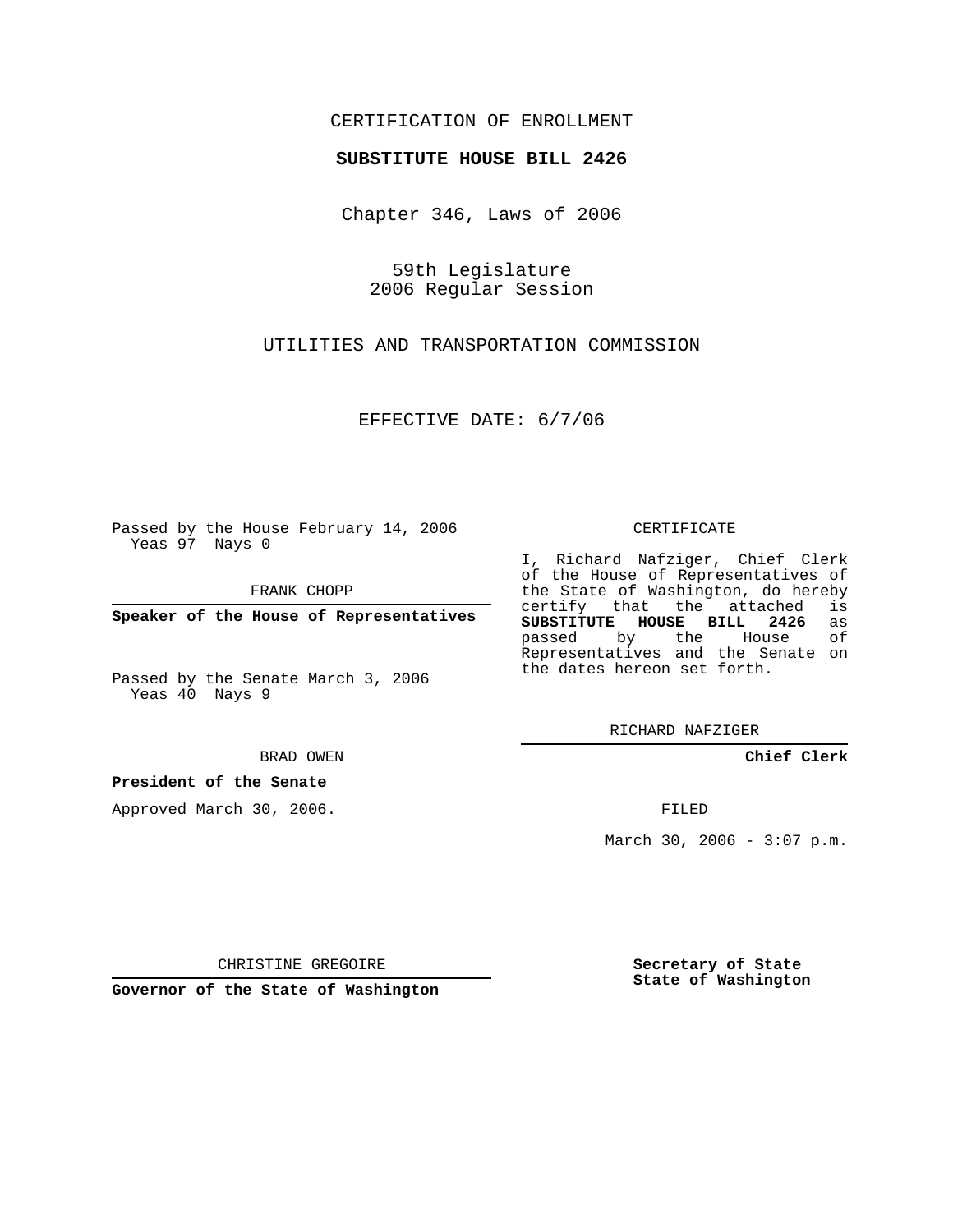# **SUBSTITUTE HOUSE BILL 2426** \_\_\_\_\_\_\_\_\_\_\_\_\_\_\_\_\_\_\_\_\_\_\_\_\_\_\_\_\_\_\_\_\_\_\_\_\_\_\_\_\_\_\_\_\_

\_\_\_\_\_\_\_\_\_\_\_\_\_\_\_\_\_\_\_\_\_\_\_\_\_\_\_\_\_\_\_\_\_\_\_\_\_\_\_\_\_\_\_\_\_

Passed Legislature - 2006 Regular Session

# **State of Washington 59th Legislature 2006 Regular Session**

**By** House Committee on Technology, Energy & Communications (originally sponsored by Representative Morris; by request of Utilities & Transportation Commission)

READ FIRST TIME 02/12/06.

 AN ACT Relating to duties of the utilities and transportation commission, including commissioner appointments, delegation of powers, and appointment of administrative law judges; amending RCW 80.01.010, 80.01.030, 80.01.050, and 80.01.060; and adding a new section to chapter 80.01 RCW.

6 BE IT ENACTED BY THE LEGISLATURE OF THE STATE OF WASHINGTON:

 7 **Sec. 1.** RCW 80.01.010 and 1961 c 307 s 4 are each amended to read 8 as follows:

 9 There is hereby created and established a state commission to be 10 known and designated as the Washington utilities and transportation 11 commission, and in this chapter referred to as the commission.

12 The commission shall be composed of three members appointed by the 13 governor, with the consent of the senate. Not more than two members of 14 said commission shall belong to the same political party.

15 ((<del>The members of the first commission to be appointed after taking</del> 16 effect of this section shall be appointed for terms beginning April 1, 17 1951, and expiring as follows: One commissioner for the term expiring 18 January 1, 1953; one commissioner for the term expiring January 1, 19 1955; one commissioner for the term expiring January 1, 1957. Each of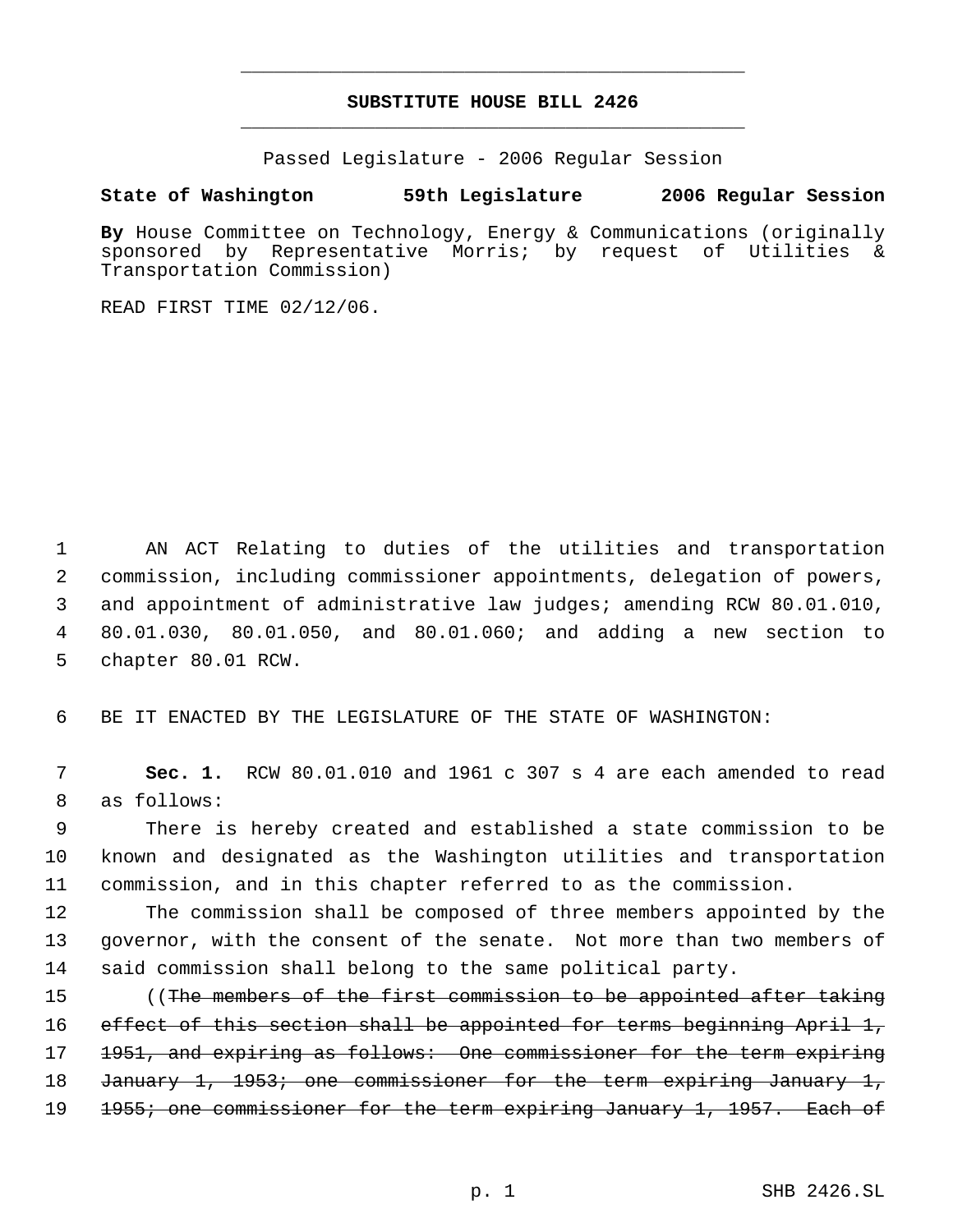1 the commissioners shall hold office until his successor is appointed 2 and qualified. Upon the expiration of the terms of the three commissioners first to be appointed as herein provided,)) Each ((succeeding)) commissioner shall be appointed and hold office for the 5 term of six years. ((One of such commissioners to be designated by)) 6 The governor( $(\tau)$ ) shall( $(\tau)$ ) designate one of the commissioners to be 7 chair of the commission during the term of the ((appointing)) 8 qovernor $((, be the chairman of the commission)).$ 

 Each commissioner shall receive a salary as may be fixed by the governor in accordance with the provisions of RCW 43.03.040.

 Any member of the commission may be removed for inefficiency, malfeasance or misfeasance in office, upon specific written charges filed by the governor, who shall transmit such written charges to the member accused and to the chief justice of the supreme court. The chief justice shall thereupon designate a special tribunal composed of three judges of the superior court to hear and adjudicate the charges. Such tribunal shall fix the time, place and procedure for the hearing, and the hearing shall be public. The decision of such tribunal shall be final and not subject to review.

 If the tribunal specified herein finds the charges of the governor to be true, the governor shall have the right to immediately remove the commissioner from office, to declare the position of the commissioner vacant, and appoint another commissioner to the position in accordance with the provisions of the law.

 Any vacancy arising in the office of commissioner shall be filled 26 by appointment by the governor, and, except for persons appointed as 27 pro tempore commissioners, an appointee selected to fill ((such)) a vacancy shall hold office for the balance of the full term for which 29 his or her predecessor on the commission was appointed.

 If a vacancy occurs while the senate is not in session, the governor shall make a temporary appointment until the next meeting of the senate, when he or she shall present to the senate his or her nomination or nominations for the office to be filled.

 **Sec. 2.** RCW 80.01.030 and 1961 c 14 s 80.01.030 are each amended to read as follows:

The commission shall appoint and employ a secretary and such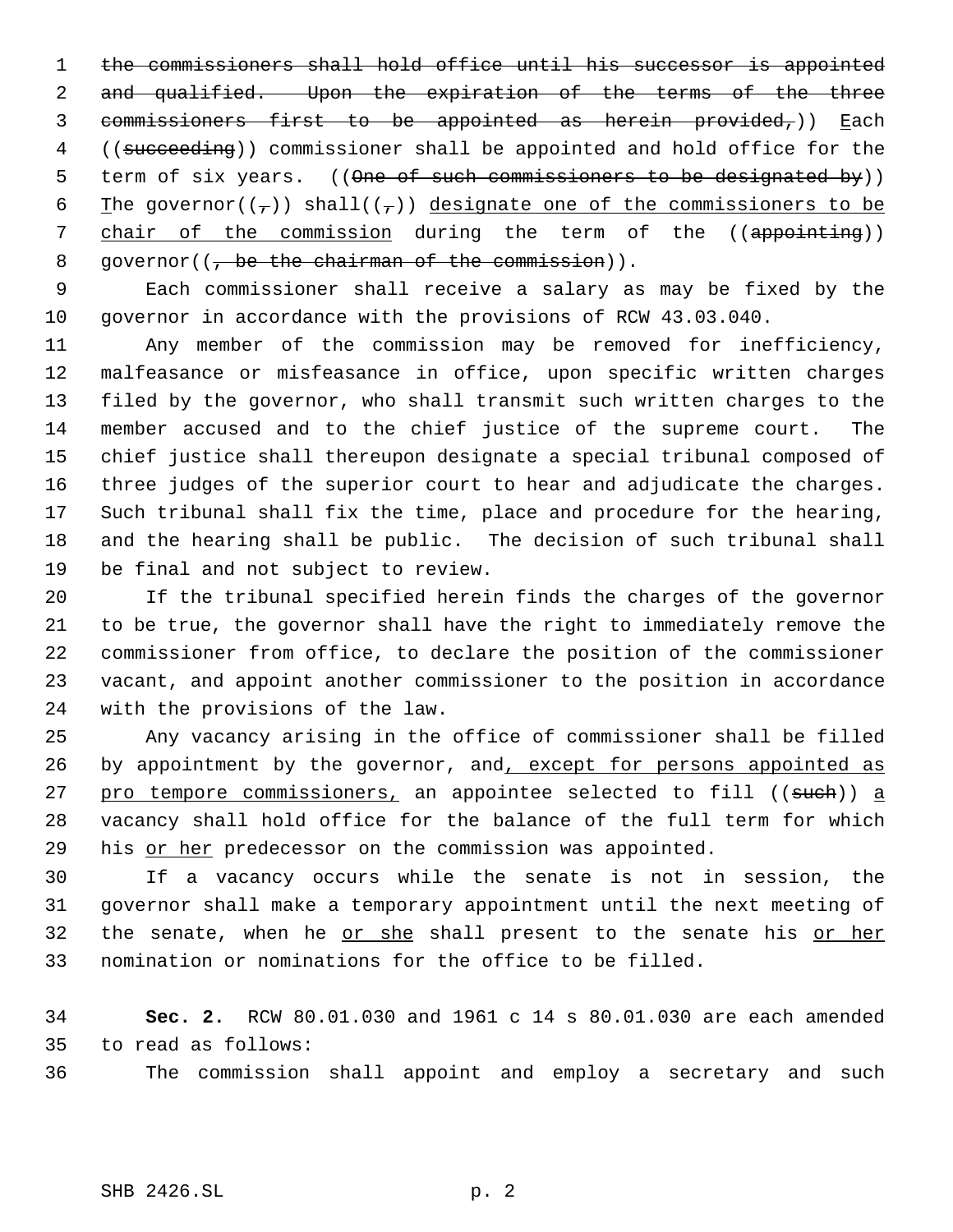accounting, engineering, expert and clerical assistants, and such other qualified assistants as may be necessary to carry on the administrative work of the commission.

 The secretary shall be the custodian of the commission's official seal, and shall keep full and accurate minutes of all transactions, proceedings and determinations of the commission and perform such other duties as may be required by the commission.

 The commission may deputize one or more of its assistants to perform, in the name of the commission, such duties of the commission as it deems expedient. The commission may, by rule or order, delegate to designated assistants any of the powers and duties vested in or 12 imposed upon the commission by law except matters governed by chapter 13 34.05 RCW; however, a matter may not be delegated to a person who has worked as an advocate on the same docket. Delegated powers and duties 15 may be exercised in the name of the commission. The commission by rule 16 shall implement a process by which notice shall be provided of matters 17 designated for delegation. Any such matter shall be heard or reviewed by commissioners at the request of any commissioner or any affected person.

 NEW SECTION. **Sec. 3.** A new section is added to chapter 80.01 RCW to read as follows:

 When a commissioner has heard all or a substantial part of an adjudicative proceeding and leaves office before entry of a final order in the proceeding, at the request of the remaining commissioners the commissioner leaving office may be appointed by the governor as commissioner pro tempore to complete the proceeding. A proceeding is completed when the commission enters a final order purporting to resolve all contested issues therein, from which no party seeks clarification or reconsideration, or upon entry of an order on clarification or reconsideration, even though the order is subject to a petition for judicial review. A commissioner pro tempore shall receive a reasonable compensation to be fixed by the remaining members of the commission.

 **Sec. 4.** RCW 80.01.050 and 1995 c 331 s 2 are each amended to read as follows:

A majority of the commissioners shall constitute a quorum for the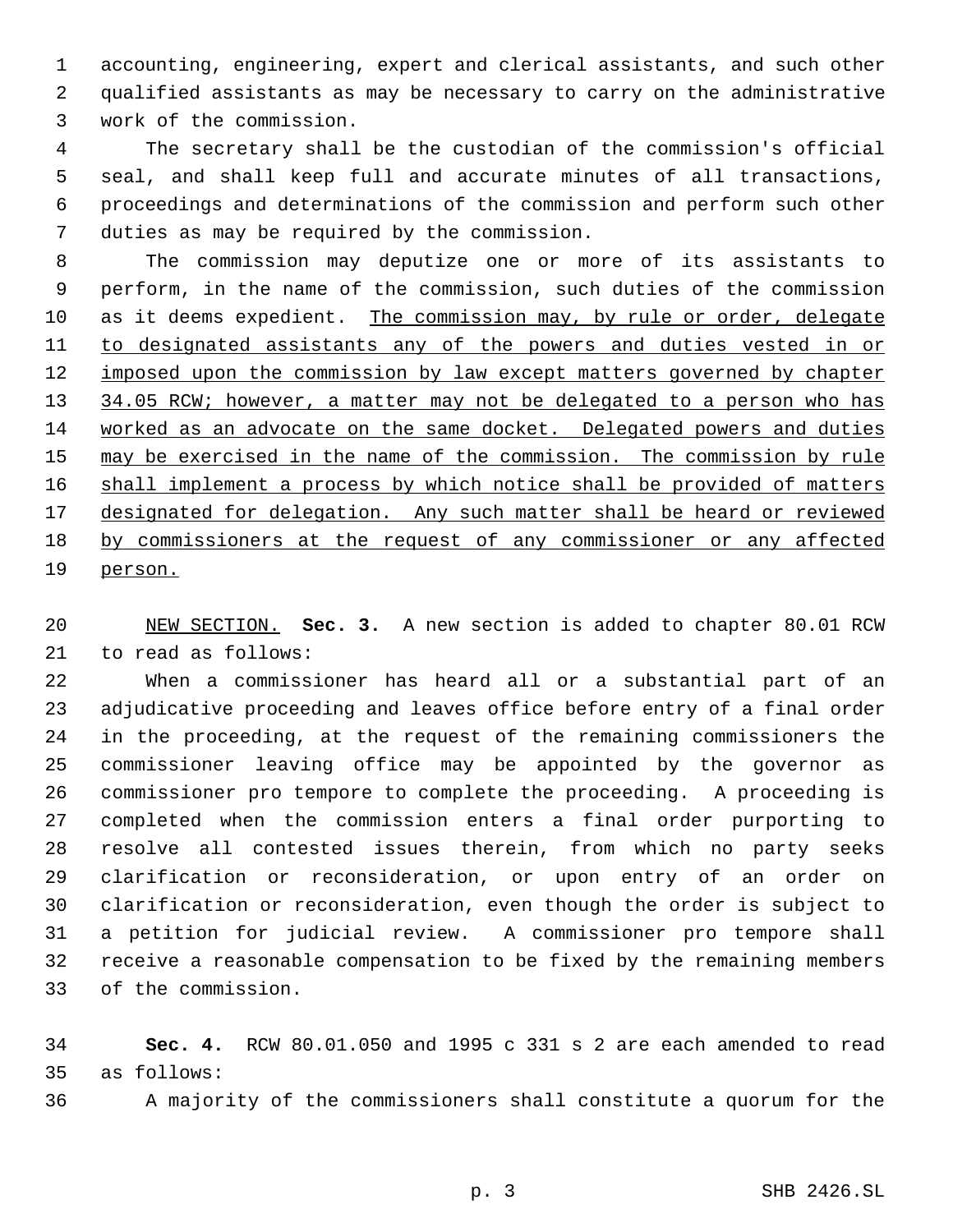transaction of any business, for the performance of any duty, or for the exercise of any power of the commission, and may hold hearings at 3 any time or place within or without the state. A quorum of commissioners need not affirm any matter delegated under RCW 80.01.030. Any investigation, inquiry, or hearing which the commission has power to undertake or to hold may be undertaken or held by or before any commissioner or any ((employee designated and authorized by the commission)) administrative law judge as provided in RCW 80.01.060. All investigations, inquiries, and hearings of the commission, and all findings, orders, or decisions, made by a commissioner or 11 administrative law judge, when approved and confirmed by the commission 12 or allowed to become final pursuant to RCW 80.01.060 and filed in its 13 office, shall be ((and be deemed to be)) the orders or decisions of the commission.

15 **Sec. 5.** RCW 80.01.060 and 1995 c 331 s 3 are each amended to read 16 as follows:

17 (1) The commission may ((designate employees of the commission as 18 hearing examiners,)) appoint administrative law judges((, and review 19 <del>judges</del>)) when it deems such action necessary for its general 20 administration. The ((designated employees have power to)) 21 administrative law judges may administer oaths,  $((\pm e))$  issue subpoenas 22 for the attendance of witnesses and the production of papers, waybills, 23 books, accounts, documents, and testimony,  $((\pm \theta))$  examine witnesses, 24 make findings of probable cause and issue complaints in the name of the 25 commission, and  $((\pm \theta))$  receive testimony in any inquiry, investigation, 26 hearing, or proceeding in any part of the state, under such rules as 27 the commission may adopt. The administrative law judges appointed 28 under this subsection are not subject to chapter 41.06 RCW; however, 29 they are subject to discipline and termination, for cause, by the 30 executive secretary of the commission. Upon written request of the 31 person so disciplined or terminated, the executive secretary shall 32 state the reasons for such action in writing. The person affected has 33 a right of review by the superior court of Thurston county on petition 34 for reinstatement or other remedy filed within thirty days of receipt 35 of the written reasons.

36 (2) In general rate increase filings by a natural gas, electric, or 37 telecommunications company, the ((designated employee)) administrative